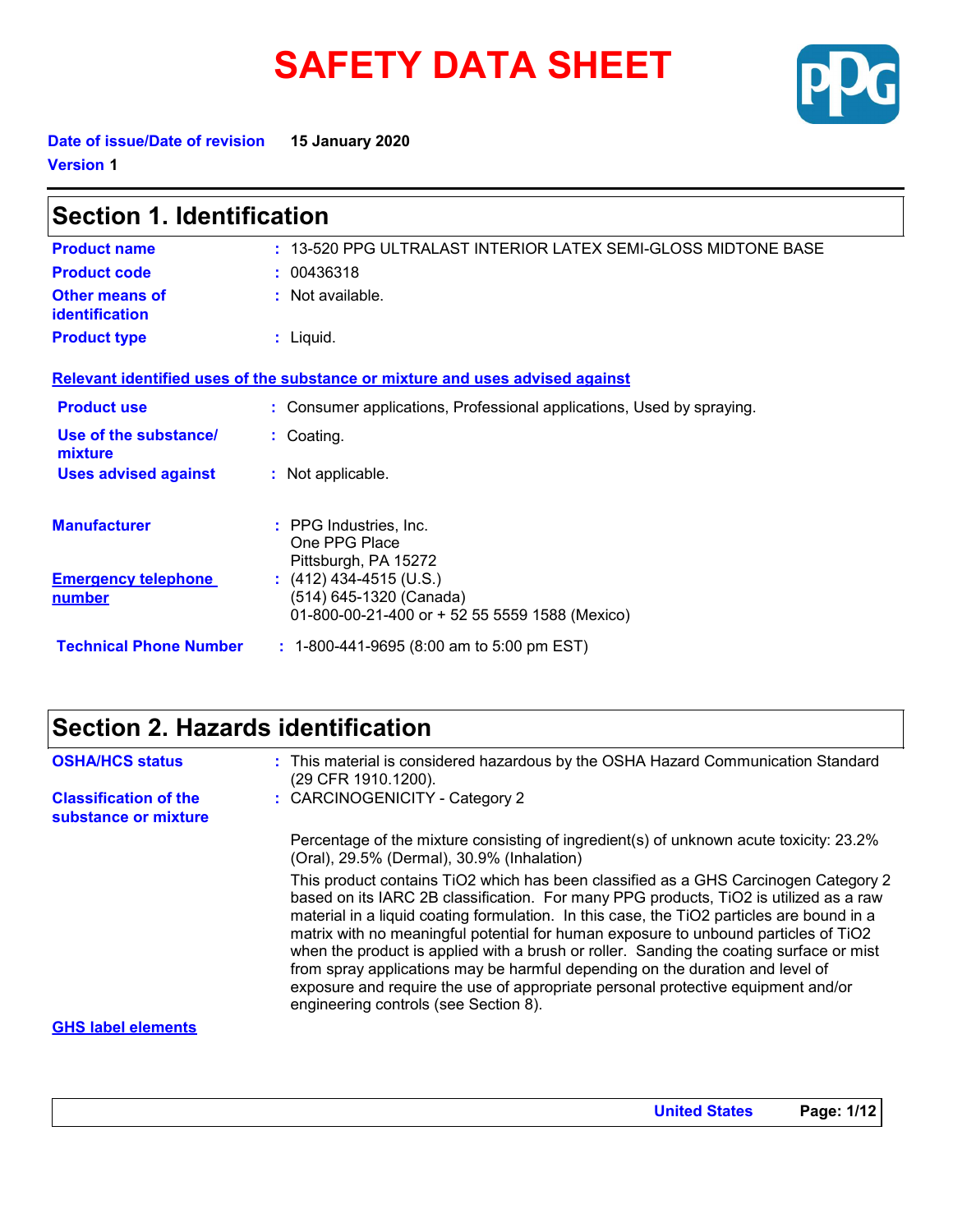### **Section 2. Hazards identification**

#### **Hazard pictograms :**



| <b>Signal word</b>                         | : Warning                                                                                                                                                                                                |  |
|--------------------------------------------|----------------------------------------------------------------------------------------------------------------------------------------------------------------------------------------------------------|--|
| <b>Hazard statements</b>                   | : Suspected of causing cancer.                                                                                                                                                                           |  |
| <b>Precautionary statements</b>            |                                                                                                                                                                                                          |  |
| <b>General</b>                             | : Read label before use. Keep out of reach of children. If medical advice is needed,<br>have product container or label at hand.                                                                         |  |
| <b>Prevention</b>                          | : Obtain special instructions before use. Do not handle until all safety precautions have<br>been read and understood. Wear protective gloves. Wear eye or face protection.<br>Wear protective clothing. |  |
| <b>Response</b>                            | : IF exposed or concerned: Get medical attention.                                                                                                                                                        |  |
| <b>Storage</b>                             | : Store locked up.                                                                                                                                                                                       |  |
| <b>Disposal</b>                            | Dispose of contents and container in accordance with all local, regional, national and<br>international regulations.                                                                                     |  |
| <b>Supplemental label</b><br>elements      | : Contains isothiazolinones. May cause allergic reaction. Sanding and grinding dusts<br>may be harmful if inhaled. Emits toxic fumes when heated.                                                        |  |
| <b>Hazards not otherwise</b><br>classified | : None known.                                                                                                                                                                                            |  |

### **Section 3. Composition/information on ingredients**

| <b>Substance/mixture</b> | Mixture                                                       |
|--------------------------|---------------------------------------------------------------|
| <b>Product name</b>      | : 13-520 PPG ULTRALAST INTERIOR LATEX SEMI-GLOSS MIDTONE BASE |

| Ingredient name  | $\frac{9}{6}$ | <b>CAS number</b> |
|------------------|---------------|-------------------|
| titanium dioxide | l≥5.0 - ≤10   | 13463-67-7        |
| Kaolin           | l≥5.0 - ≤10   | $1332 - 58 - 7$   |

SUB codes represent substances without registered CAS Numbers.

Any concentration shown as a range is to protect confidentiality or is due to batch variation.

**There are no additional ingredients present which, within the current knowledge of the supplier and in the concentrations applicable, are classified as hazardous to health or the environment and hence require reporting in this section.**

**Occupational exposure limits, if available, are listed in Section 8.**

### **Section 4. First aid measures**

**Description of necessary first aid measures** If ingestion, irritation, any type of overexposure or symptoms of overexposure occur during or persists after use of this product, contact a POISON CONTROL CENTER, EMERGENCY ROOM OR PHYSICIAN immediately; have Safety Data Sheet information available. Never give anything by mouth to an unconscious or convulsing person.

**Eye contact :**

Remove contact lenses, irrigate copiously with clean, fresh water, holding the eyelids apart for at least 10 minutes and seek immediate medical advice.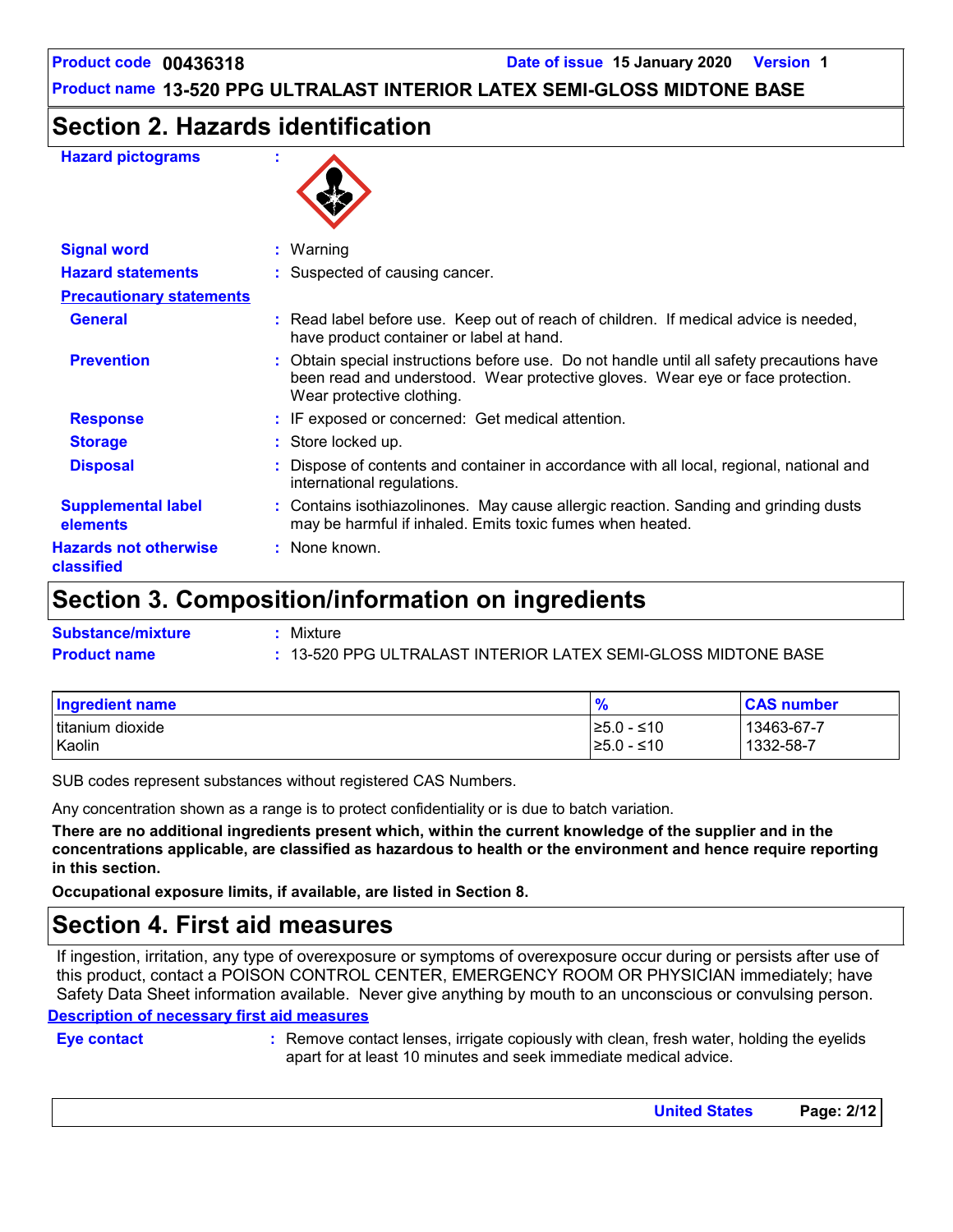# **Section 4. First aid measures**

| <b>Inhalation</b>   | : Remove to fresh air. Keep person warm and at rest. If not breathing, if breathing is<br>irregular or if respiratory arrest occurs, provide artificial respiration or oxygen by trained<br>personnel. |
|---------------------|--------------------------------------------------------------------------------------------------------------------------------------------------------------------------------------------------------|
| <b>Skin contact</b> | : Remove contaminated clothing and shoes. Wash skin thoroughly with soap and water<br>or use recognized skin cleanser. Do NOT use solvents or thinners.                                                |
| <b>Ingestion</b>    | : If swallowed, seek medical advice immediately and show this container or label. Keep<br>person warm and at rest. Do NOT induce vomiting.                                                             |

### **Most important symptoms/effects, acute and delayed**

| <b>Potential acute health effects</b> |                                                                                                                                                                               |
|---------------------------------------|-------------------------------------------------------------------------------------------------------------------------------------------------------------------------------|
| Eye contact                           | : No known significant effects or critical hazards.                                                                                                                           |
| <b>Inhalation</b>                     | No known significant effects or critical hazards.                                                                                                                             |
| <b>Skin contact</b>                   | No known significant effects or critical hazards.                                                                                                                             |
| <b>Ingestion</b>                      | : No known significant effects or critical hazards.                                                                                                                           |
| <b>Over-exposure signs/symptoms</b>   |                                                                                                                                                                               |
| <b>Eye contact</b>                    | : No specific data.                                                                                                                                                           |
| <b>Inhalation</b>                     | No specific data.                                                                                                                                                             |
| <b>Skin contact</b>                   | No specific data.                                                                                                                                                             |
| <b>Ingestion</b>                      | No specific data.                                                                                                                                                             |
|                                       | Indication of immediate medical attention and special treatment needed, if necessary                                                                                          |
| <b>Notes to physician</b>             | : Treat symptomatically. Contact poison treatment specialist immediately if large<br>quantities have been ingested or inhaled.                                                |
| <b>Specific treatments</b>            | No specific treatment.                                                                                                                                                        |
| <b>Protection of first-aiders</b>     | : No action shall be taken involving any personal risk or without suitable training. It may<br>be dangerous to the person providing aid to give mouth-to-mouth resuscitation. |

### **See toxicological information (Section 11)**

## **Section 5. Fire-fighting measures**

| <b>Extinguishing media</b>                           |                                                                                                                                                                                                                                                                                                                                              |
|------------------------------------------------------|----------------------------------------------------------------------------------------------------------------------------------------------------------------------------------------------------------------------------------------------------------------------------------------------------------------------------------------------|
| <b>Suitable extinguishing</b><br>media               | : Use an extinguishing agent suitable for the surrounding fire.                                                                                                                                                                                                                                                                              |
| <b>Unsuitable extinguishing</b><br>media             | : None known.                                                                                                                                                                                                                                                                                                                                |
| <b>Specific hazards arising</b><br>from the chemical | : In a fire or if heated, a pressure increase will occur and the container may burst. This<br>material is toxic to aquatic life. This material is harmful to aquatic life with long lasting<br>effects. Fire water contaminated with this material must be contained and prevented<br>from being discharged to any waterway, sewer or drain. |
| <b>Hazardous thermal</b><br>decomposition products   | : Decomposition products may include the following materials:<br>carbon oxides<br>metal oxide/oxides                                                                                                                                                                                                                                         |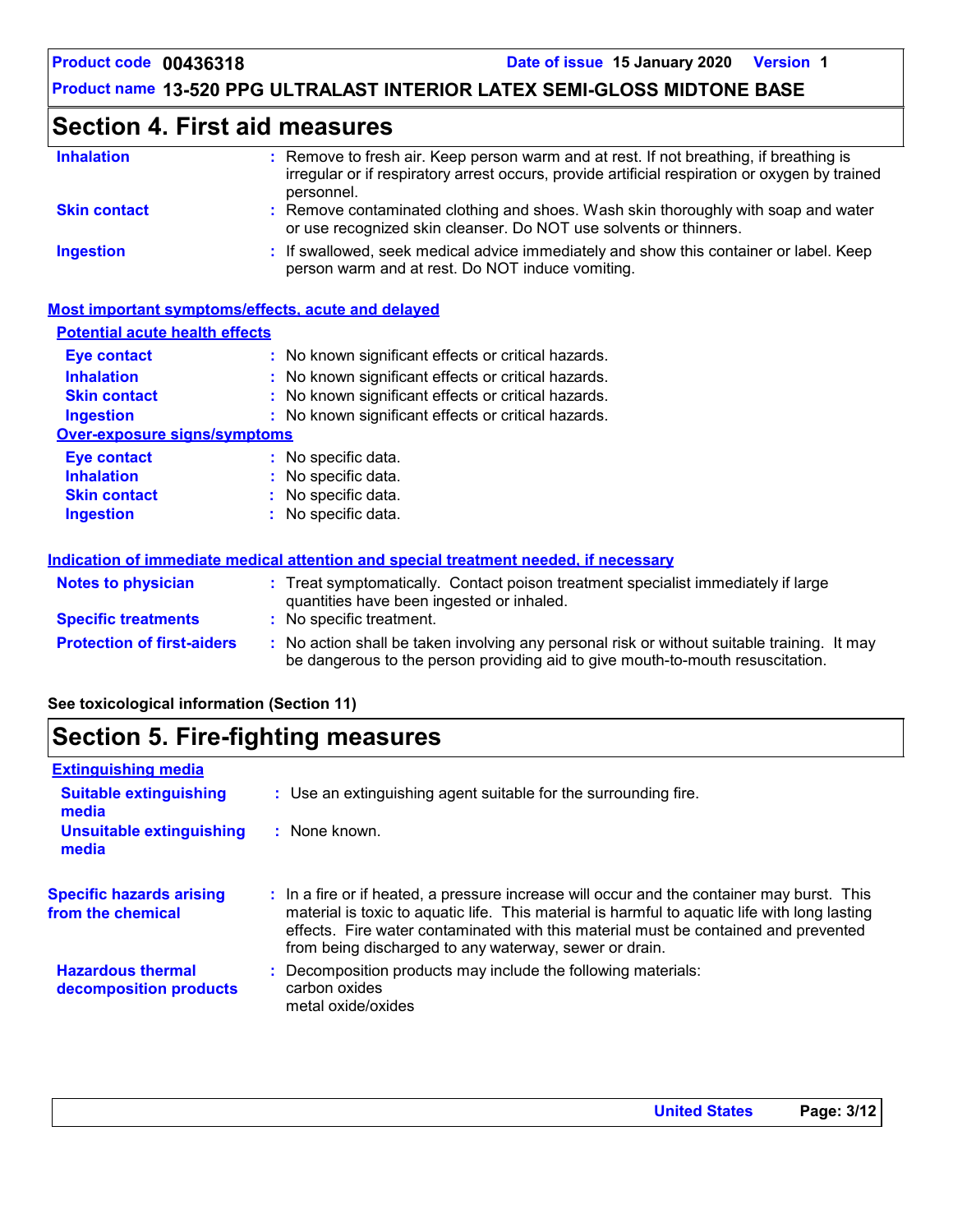# **Section 5. Fire-fighting measures**

| <b>Special protective actions</b><br>for fire-fighters   | : Promptly isolate the scene by removing all persons from the vicinity of the incident if<br>there is a fire. No action shall be taken involving any personal risk or without suitable<br>training. |
|----------------------------------------------------------|-----------------------------------------------------------------------------------------------------------------------------------------------------------------------------------------------------|
| <b>Special protective</b><br>equipment for fire-fighters | : Fire-fighters should wear appropriate protective equipment and self-contained breathing<br>apparatus (SCBA) with a full face-piece operated in positive pressure mode.                            |

### **Section 6. Accidental release measures**

|                                                              | Personal precautions, protective equipment and emergency procedures                                                                                                                                                                                                                                                                                                                                                                                                                                                                                                                                                                                                                                          |
|--------------------------------------------------------------|--------------------------------------------------------------------------------------------------------------------------------------------------------------------------------------------------------------------------------------------------------------------------------------------------------------------------------------------------------------------------------------------------------------------------------------------------------------------------------------------------------------------------------------------------------------------------------------------------------------------------------------------------------------------------------------------------------------|
| For non-emergency<br>personnel                               | : No action shall be taken involving any personal risk or without suitable training.<br>Evacuate surrounding areas. Keep unnecessary and unprotected personnel from<br>entering. Do not touch or walk through spilled material. Avoid breathing vapor or mist.<br>Provide adequate ventilation. Wear appropriate respirator when ventilation is<br>inadequate. Put on appropriate personal protective equipment.                                                                                                                                                                                                                                                                                             |
| For emergency responders                                     | If specialized clothing is required to deal with the spillage, take note of any information in<br>÷.<br>Section 8 on suitable and unsuitable materials. See also the information in "For non-<br>emergency personnel".                                                                                                                                                                                                                                                                                                                                                                                                                                                                                       |
| <b>Environmental precautions</b>                             | : Avoid dispersal of spilled material and runoff and contact with soil, waterways, drains<br>and sewers. Inform the relevant authorities if the product has caused environmental<br>pollution (sewers, waterways, soil or air).                                                                                                                                                                                                                                                                                                                                                                                                                                                                              |
| <b>Methods and materials for containment and cleaning up</b> |                                                                                                                                                                                                                                                                                                                                                                                                                                                                                                                                                                                                                                                                                                              |
| <b>Small spill</b>                                           | : Stop leak if without risk. Move containers from spill area. Dilute with water and mop up<br>if water-soluble. Alternatively, or if water-insoluble, absorb with an inert dry material and<br>place in an appropriate waste disposal container. Dispose of via a licensed waste<br>disposal contractor.                                                                                                                                                                                                                                                                                                                                                                                                     |
| <b>Large spill</b>                                           | : Stop leak if without risk. Move containers from spill area. Approach release from<br>upwind. Prevent entry into sewers, water courses, basements or confined areas. Wash<br>spillages into an effluent treatment plant or proceed as follows. Contain and collect<br>spillage with non-combustible, absorbent material e.g. sand, earth, vermiculite or<br>diatomaceous earth and place in container for disposal according to local regulations<br>(see Section 13). Dispose of via a licensed waste disposal contractor. Contaminated<br>absorbent material may pose the same hazard as the spilled product. Note: see<br>Section 1 for emergency contact information and Section 13 for waste disposal. |

# **Section 7. Handling and storage**

| <b>Precautions for safe handling</b> |                                                                                                                                                                                                                                                                                                                                                                                                                                                                                                                                                                                                                                                                                |
|--------------------------------------|--------------------------------------------------------------------------------------------------------------------------------------------------------------------------------------------------------------------------------------------------------------------------------------------------------------------------------------------------------------------------------------------------------------------------------------------------------------------------------------------------------------------------------------------------------------------------------------------------------------------------------------------------------------------------------|
| <b>Protective measures</b>           | : Put on appropriate personal protective equipment (see Section 8). Avoid exposure -<br>obtain special instructions before use. Do not handle until all safety precautions have<br>been read and understood. Do not get in eyes or on skin or clothing. Do not ingest.<br>Avoid breathing vapor or mist. If during normal use the material presents a respiratory<br>hazard, use only with adequate ventilation or wear appropriate respirator. Keep in the<br>original container or an approved alternative made from a compatible material, kept<br>tightly closed when not in use. Empty containers retain product residue and can be<br>hazardous. Do not reuse container. |
| <b>Special precautions</b>           | : If this material is part of a multiple component system, read the Safety Data Sheet(s) for<br>the other component or components before blending as the resulting mixture may have<br>the hazards of all of its parts.                                                                                                                                                                                                                                                                                                                                                                                                                                                        |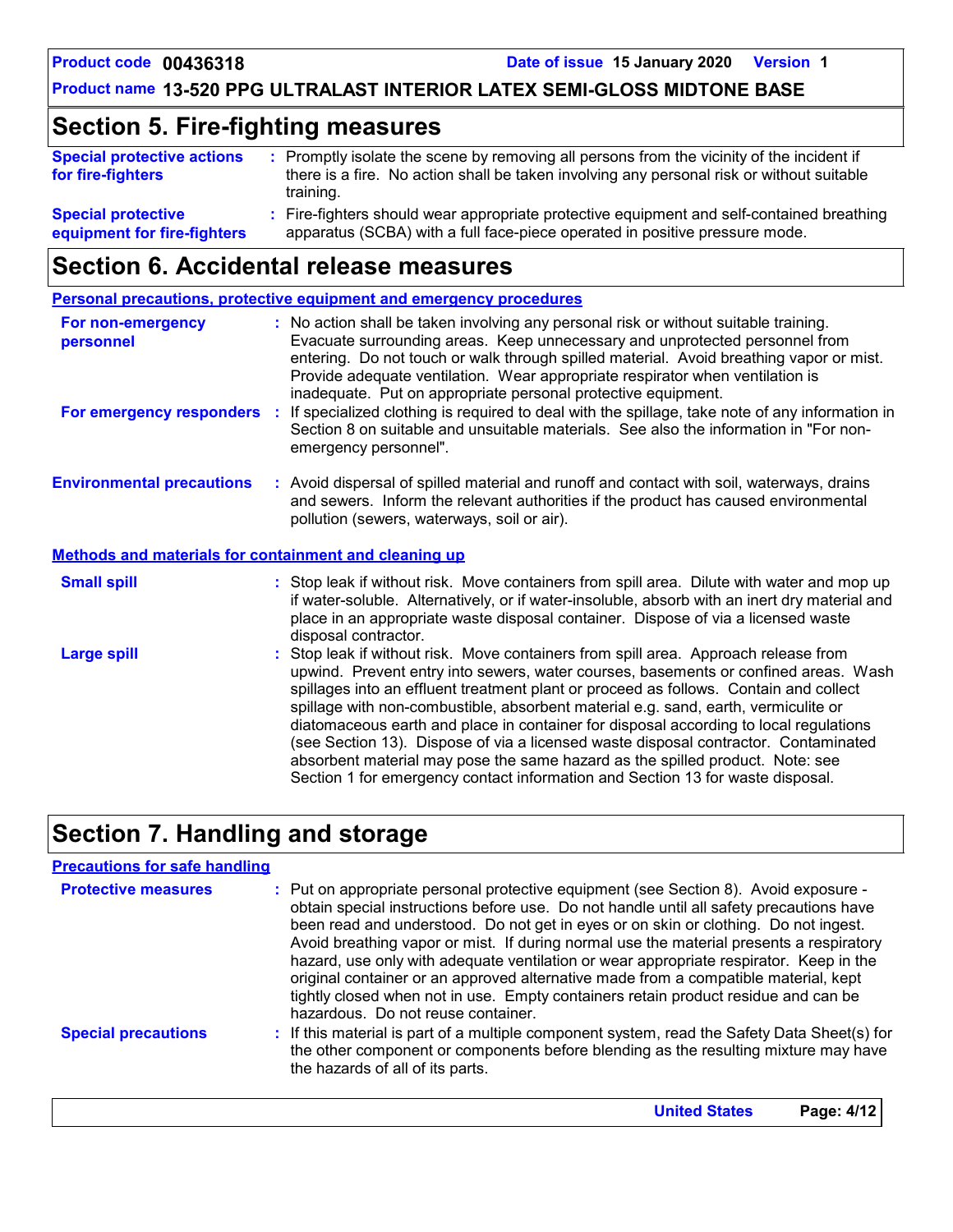**Product code 00436318 Date of issue 15 January 2020 Version 1**

**Product name 13-520 PPG ULTRALAST INTERIOR LATEX SEMI-GLOSS MIDTONE BASE**

# **Section 7. Handling and storage**

| <b>Advice on general</b><br>occupational hygiene                                 | Eating, drinking and smoking should be prohibited in areas where this material is<br>handled, stored and processed. Workers should wash hands and face before eating,<br>drinking and smoking. Remove contaminated clothing and protective equipment before<br>entering eating areas. See also Section 8 for additional information on hygiene<br>measures.                                                                                                                                                                                                                                          |
|----------------------------------------------------------------------------------|------------------------------------------------------------------------------------------------------------------------------------------------------------------------------------------------------------------------------------------------------------------------------------------------------------------------------------------------------------------------------------------------------------------------------------------------------------------------------------------------------------------------------------------------------------------------------------------------------|
| <b>Conditions for safe storage,</b><br>including any<br><b>incompatibilities</b> | Do not store below the following temperature: $5^{\circ}$ C (41 <sup>o</sup> F). Store in accordance with<br>÷<br>local regulations. Store in original container protected from direct sunlight in a dry, cool<br>and well-ventilated area, away from incompatible materials (see Section 10) and food<br>and drink. Keep container tightly closed and sealed until ready for use. Containers that<br>have been opened must be carefully resealed and kept upright to prevent leakage. Do<br>not store in unlabeled containers. Use appropriate containment to avoid environmental<br>contamination. |

# **Section 8. Exposure controls/personal protection**

#### **Control parameters**

### **Occupational exposure limits**

| <b>Ingredient name</b>                                                                                                                                                                                                                                                                                                                                                                                                                            | <b>Exposure limits</b>                                                                                                                                                                                                                                                                                                                                                                                                                     |  |  |
|---------------------------------------------------------------------------------------------------------------------------------------------------------------------------------------------------------------------------------------------------------------------------------------------------------------------------------------------------------------------------------------------------------------------------------------------------|--------------------------------------------------------------------------------------------------------------------------------------------------------------------------------------------------------------------------------------------------------------------------------------------------------------------------------------------------------------------------------------------------------------------------------------------|--|--|
| titanium dioxide<br>Kaolin                                                                                                                                                                                                                                                                                                                                                                                                                        | OSHA PEL (United States, 5/2018).<br>TWA: 15 mg/m <sup>3</sup> 8 hours. Form: Total dust<br>ACGIH TLV (United States, 3/2019).<br>TWA: 10 mg/m <sup>3</sup> 8 hours.<br>ACGIH TLV (United States, 3/2019).<br>TWA: 2 mg/m <sup>3</sup> 8 hours. Form: Respirable<br>fraction<br>OSHA PEL (United States, 5/2018).<br>TWA: 5 mg/m <sup>3</sup> 8 hours. Form: Respirable<br>fraction<br>TWA: 15 mg/m <sup>3</sup> 8 hours. Form: Total dust |  |  |
| Key to abbreviations                                                                                                                                                                                                                                                                                                                                                                                                                              |                                                                                                                                                                                                                                                                                                                                                                                                                                            |  |  |
| Α<br>= Acceptable Maximum Peak<br><b>ACGIH</b><br>= American Conference of Governmental Industrial Hygienists.<br>C<br>$=$ Ceiling Limit<br>F<br>$=$ Fume<br><b>IPEL</b><br>= Internal Permissible Exposure Limit<br><b>OSHA</b><br>= Occupational Safety and Health Administration.<br>R<br>= Respirable<br>Z<br>= OSHA 29 CFR 1910.1200 Subpart Z - Toxic and Hazardous Substances<br>Consult local authorities for acceptable exposure limits. | S<br>= Potential skin absorption<br><b>SR</b><br>= Respiratory sensitization<br>SS<br>$=$ Skin sensitization<br><b>STEL</b><br>= Short term Exposure limit values<br><b>TD</b><br>$=$ Total dust<br><b>TLV</b><br>= Threshold Limit Value<br><b>TWA</b><br>= Time Weighted Average                                                                                                                                                         |  |  |
| <b>Recommended monitoring</b><br>$\sim 10$<br>procedures<br>hazardous substances will also be required.                                                                                                                                                                                                                                                                                                                                           | If this product contains ingredients with exposure limits, personal, workplace<br>atmosphere or biological monitoring may be required to determine the effectiveness of<br>the ventilation or other control measures and/or the necessity to use respiratory<br>protective equipment. Reference should be made to appropriate monitoring standards.<br>Reference to national guidance documents for methods for the determination of       |  |  |
| <b>Appropriate engineering</b><br>controls                                                                                                                                                                                                                                                                                                                                                                                                        | If user operations generate dust, fumes, gas, vapor or mist, use process enclosures,<br>local exhaust ventilation or other engineering controls to keep worker exposure to<br>airborne contaminants below any recommended or statutory limits.                                                                                                                                                                                             |  |  |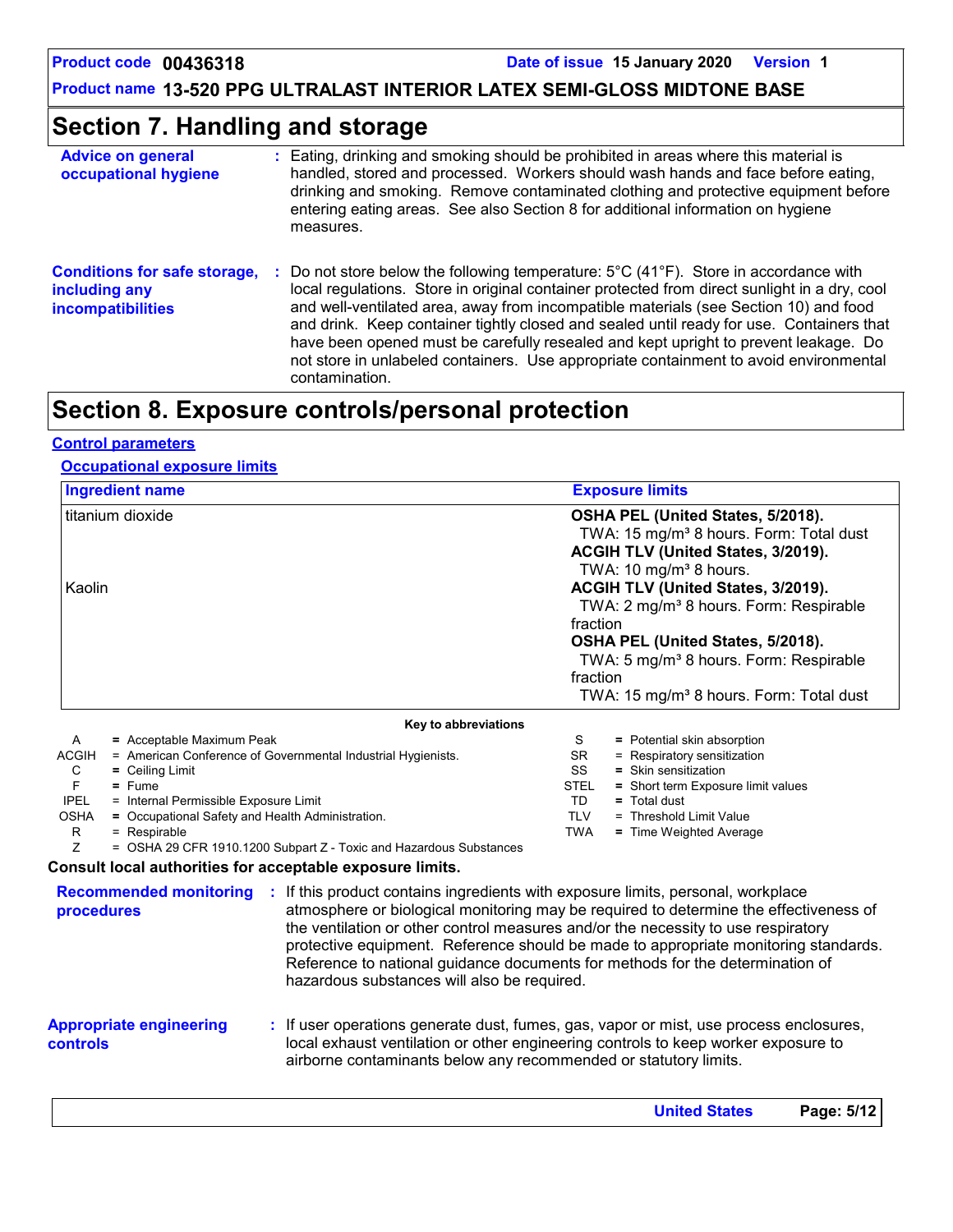# **Section 8. Exposure controls/personal protection**

| <b>Environmental exposure</b><br><b>controls</b> | Emissions from ventilation or work process equipment should be checked to ensure<br>they comply with the requirements of environmental protection legislation. In some<br>cases, fume scrubbers, filters or engineering modifications to the process equipment<br>will be necessary to reduce emissions to acceptable levels.                                                                                                                                                                                                                                                                                          |
|--------------------------------------------------|------------------------------------------------------------------------------------------------------------------------------------------------------------------------------------------------------------------------------------------------------------------------------------------------------------------------------------------------------------------------------------------------------------------------------------------------------------------------------------------------------------------------------------------------------------------------------------------------------------------------|
| <b>Individual protection measures</b>            |                                                                                                                                                                                                                                                                                                                                                                                                                                                                                                                                                                                                                        |
| <b>Hygiene measures</b>                          | Wash hands, forearms and face thoroughly after handling chemical products, before<br>eating, smoking and using the lavatory and at the end of the working period.<br>Appropriate techniques should be used to remove potentially contaminated clothing.<br>Wash contaminated clothing before reusing. Ensure that eyewash stations and safety<br>showers are close to the workstation location.                                                                                                                                                                                                                        |
| <b>Eye/face protection</b>                       | : Safety glasses with side shields.                                                                                                                                                                                                                                                                                                                                                                                                                                                                                                                                                                                    |
| <b>Skin protection</b>                           |                                                                                                                                                                                                                                                                                                                                                                                                                                                                                                                                                                                                                        |
| <b>Hand protection</b>                           | : Chemical-resistant, impervious gloves complying with an approved standard should be<br>worn at all times when handling chemical products if a risk assessment indicates this is<br>necessary. Considering the parameters specified by the glove manufacturer, check<br>during use that the gloves are still retaining their protective properties. It should be<br>noted that the time to breakthrough for any glove material may be different for different<br>glove manufacturers. In the case of mixtures, consisting of several substances, the<br>protection time of the gloves cannot be accurately estimated. |
| <b>Body protection</b>                           | Personal protective equipment for the body should be selected based on the task being<br>performed and the risks involved and should be approved by a specialist before<br>handling this product.                                                                                                                                                                                                                                                                                                                                                                                                                      |
| <b>Other skin protection</b>                     | Appropriate footwear and any additional skin protection measures should be selected<br>based on the task being performed and the risks involved and should be approved by a<br>specialist before handling this product.                                                                                                                                                                                                                                                                                                                                                                                                |
| <b>Respiratory protection</b>                    | Respirator selection must be based on known or anticipated exposure levels, the<br>hazards of the product and the safe working limits of the selected respirator. If workers<br>are exposed to concentrations above the exposure limit, they must use appropriate,<br>certified respirators. Use a properly fitted, air-purifying or air-fed respirator complying<br>with an approved standard if a risk assessment indicates this is necessary.                                                                                                                                                                       |

# **Section 9. Physical and chemical properties**

| $:$ Liquid.                                                          |
|----------------------------------------------------------------------|
| : Various                                                            |
| $:$ Alcohol-like.                                                    |
| $:$ Not available.                                                   |
| $\cdot$ 9                                                            |
| : Not available.                                                     |
| : $100^{\circ}$ C (212 $^{\circ}$ F)                                 |
| : Closed cup: Not applicable. [Product does not sustain combustion.] |
| : Not available.                                                     |
| : Not available.                                                     |
| : Not available.                                                     |
| : Not available.                                                     |
|                                                                      |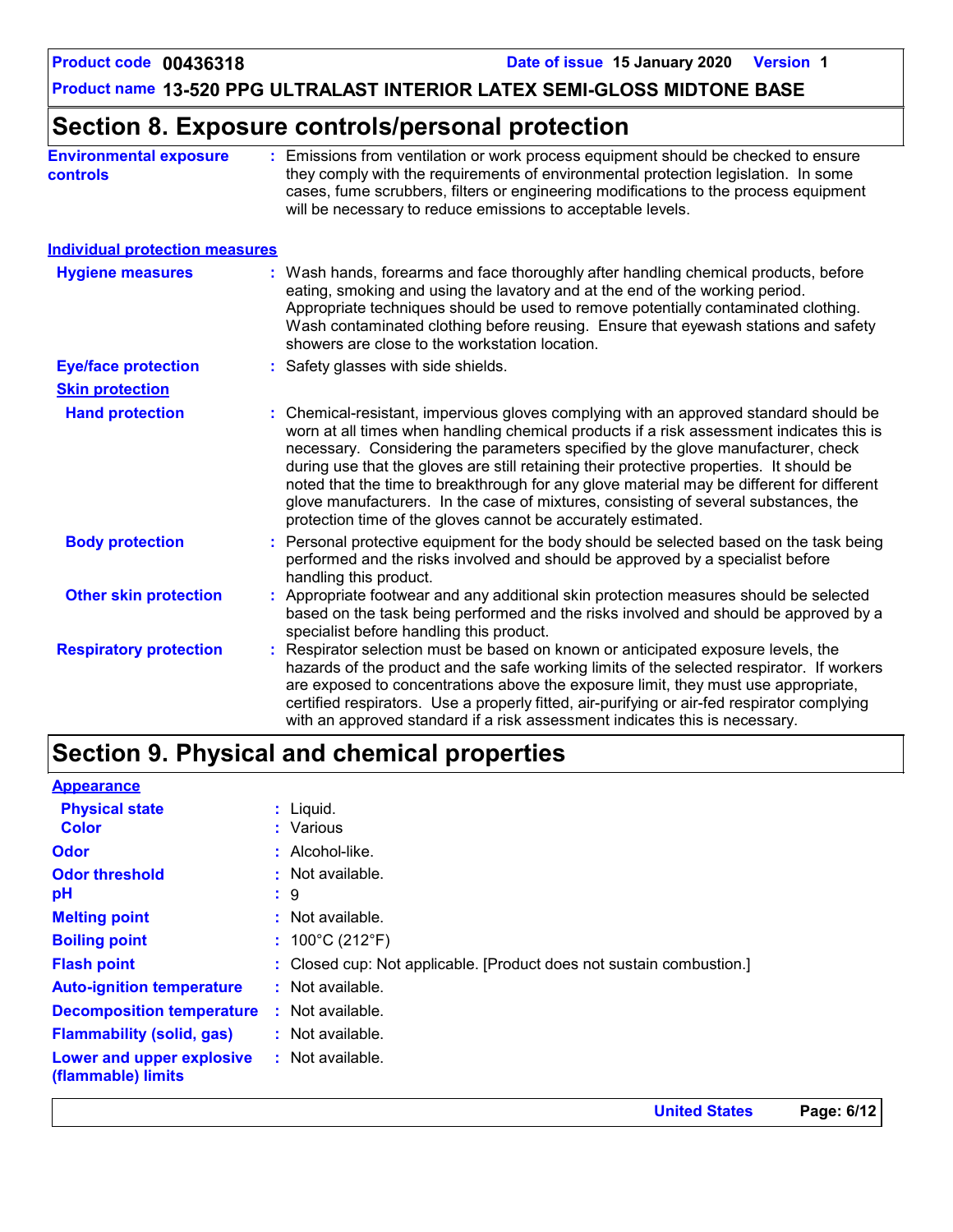### **Section 9. Physical and chemical properties**

| <b>Evaporation rate</b>                                                | $\therefore$ 0.05 (butyl acetate = 1)                                 |
|------------------------------------------------------------------------|-----------------------------------------------------------------------|
| <b>Vapor pressure</b>                                                  | : 3.3 kPa (25 mm Hg) [room temperature]                               |
| <b>Vapor density</b>                                                   | $:$ Not available.                                                    |
| <b>Relative density</b>                                                | : 1.17                                                                |
| Density (Ibs / gal)                                                    | : 9.76                                                                |
| <b>Solubility</b><br><b>Partition coefficient: n-</b><br>octanol/water | : Soluble in the following materials: cold water.<br>: Not available. |
| <b>Viscosity</b>                                                       | : Kinematic (40°C (104°F)): >0.21 cm <sup>2</sup> /s (>21 cSt)        |
| <b>Volatility</b>                                                      | : $64\%$ (v/v), 54.844% (w/w)                                         |
| % Solid. (w/w)                                                         | : 45.156                                                              |

# **Section 10. Stability and reactivity**

| <b>Hazardous decomposition</b><br>products   | : Decomposition products may include the following materials: carbon monoxide, carbon<br>dioxide, smoke, oxides of nitrogen.                  |
|----------------------------------------------|-----------------------------------------------------------------------------------------------------------------------------------------------|
| <b>Incompatible materials</b>                | : Keep away from the following materials to prevent strong exothermic reactions:<br>oxidizing agents, strong alkalis, strong acids.           |
| <b>Conditions to avoid</b>                   | : When exposed to high temperatures may produce hazardous decomposition products.<br>Refer to protective measures listed in sections 7 and 8. |
| <b>Possibility of hazardous</b><br>reactions | : Under normal conditions of storage and use, hazardous reactions will not occur.                                                             |
| <b>Chemical stability</b>                    | : The product is stable.                                                                                                                      |
| <b>Reactivity</b>                            | : No specific test data related to reactivity available for this product or its ingredients.                                                  |

# **Section 11. Toxicological information**

### **Information on toxicological effects**

#### **Acute toxicity**

| <b>Product/ingredient name</b> | <b>Result</b>                                                   | <b>Species</b> | <b>Dose</b>  | <b>Exposure</b> |
|--------------------------------|-----------------------------------------------------------------|----------------|--------------|-----------------|
| titanium dioxide               | LC50 Inhalation Dusts and mists                                 | Rat            | $>6.82$ mg/l | 4 hours         |
|                                | LD50 Dermal                                                     | Rabbit         | >5000 mg/kg  |                 |
|                                | LD50 Oral                                                       | Rat            | >5000 mg/kg  |                 |
| Kaolin                         | LD50 Oral                                                       | Rat            | >5000 mg/kg  |                 |
| <b>Conclusion/Summary</b>      | : There are no data available on the mixture itself.            |                |              |                 |
| <b>Irritation/Corrosion</b>    |                                                                 |                |              |                 |
| <b>Conclusion/Summary</b>      |                                                                 |                |              |                 |
| <b>Skin</b>                    | $\therefore$ There are no data available on the mixture itself. |                |              |                 |
| <b>Eyes</b>                    | $\pm$ There are no data available on the mixture itself.        |                |              |                 |

| <b>United States</b> | Page: 7/12 |
|----------------------|------------|
|                      |            |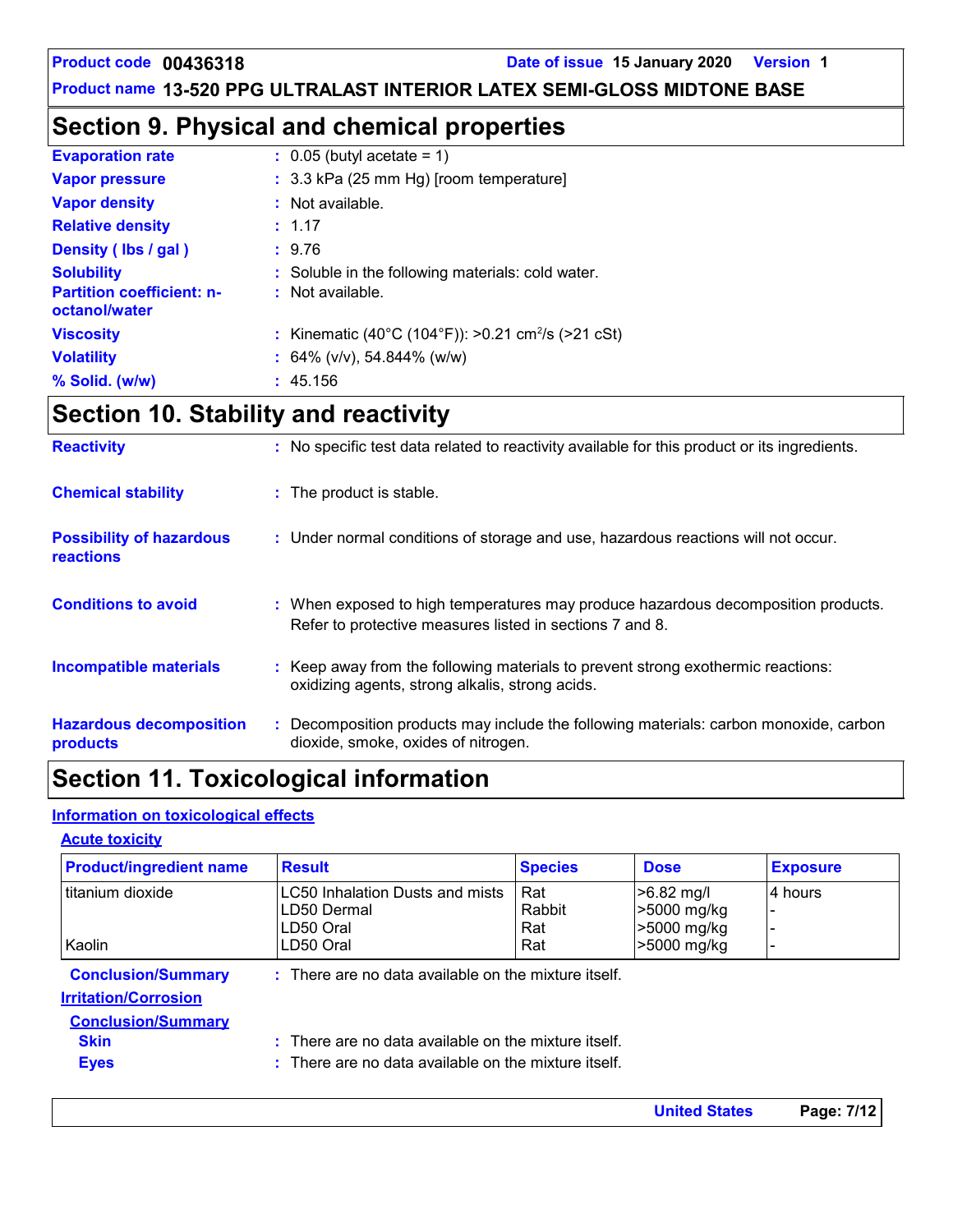**Product code 00436318 Date of issue 15 January 2020 Version 1**

**Product name 13-520 PPG ULTRALAST INTERIOR LATEX SEMI-GLOSS MIDTONE BASE**

# **Section 11. Toxicological information**

| <b>Respiratory</b>        | $:$ There are no data available on the mixture itself.   |
|---------------------------|----------------------------------------------------------|
| <b>Sensitization</b>      |                                                          |
| <b>Conclusion/Summary</b> |                                                          |
| <b>Skin</b>               | $\pm$ There are no data available on the mixture itself. |
| <b>Respiratory</b>        | $\pm$ There are no data available on the mixture itself. |
| <b>Mutagenicity</b>       |                                                          |
| <b>Conclusion/Summary</b> | $:$ There are no data available on the mixture itself.   |
| <b>Carcinogenicity</b>    |                                                          |
| <b>Conclusion/Summary</b> | : There are no data available on the mixture itself.     |
| <b>Classification</b>     |                                                          |
|                           |                                                          |

| <b>Product/ingredient name</b> | <b>OSHA</b> | <b>IARC</b> | <b>NTP</b> |
|--------------------------------|-------------|-------------|------------|
| titanium dioxide               |             | 2Β          |            |

**Carcinogen Classification code:**

**IARC: 1, 2A, 2B, 3, 4 NTP: Known to be a human carcinogen; Reasonably anticipated to be a human carcinogen OSHA: + Not listed/not regulated: -**

#### **Reproductive toxicity**

**Conclusion/Summary :** There are no data available on the mixture itself.

#### **Teratogenicity**

**Conclusion/Summary :** : There are no data available on the mixture itself.

**Specific target organ toxicity (single exposure)**

Not available.

#### **Specific target organ toxicity (repeated exposure)**

Not available.

**Target organs :** Contains material which causes damage to the following organs: eyes. Contains material which may cause damage to the following organs: lungs, upper respiratory tract, stomach.

#### **Aspiration hazard**

Not available.

#### **Information on the likely routes of exposure**

#### **Potential acute health effects**

| <b>Eye contact</b>                  | : No known significant effects or critical hazards. |
|-------------------------------------|-----------------------------------------------------|
| <b>Inhalation</b>                   | : No known significant effects or critical hazards. |
| <b>Skin contact</b>                 | : No known significant effects or critical hazards. |
| <b>Ingestion</b>                    | : No known significant effects or critical hazards. |
| <b>Over-exposure signs/symptoms</b> |                                                     |
| <b>Eye contact</b>                  | : No specific data.                                 |
| <b>Inhalation</b>                   | : No specific data.                                 |
| <b>Skin contact</b>                 | : No specific data.                                 |
| <b>Ingestion</b>                    | : No specific data.                                 |
|                                     |                                                     |

**United States Page: 8/12**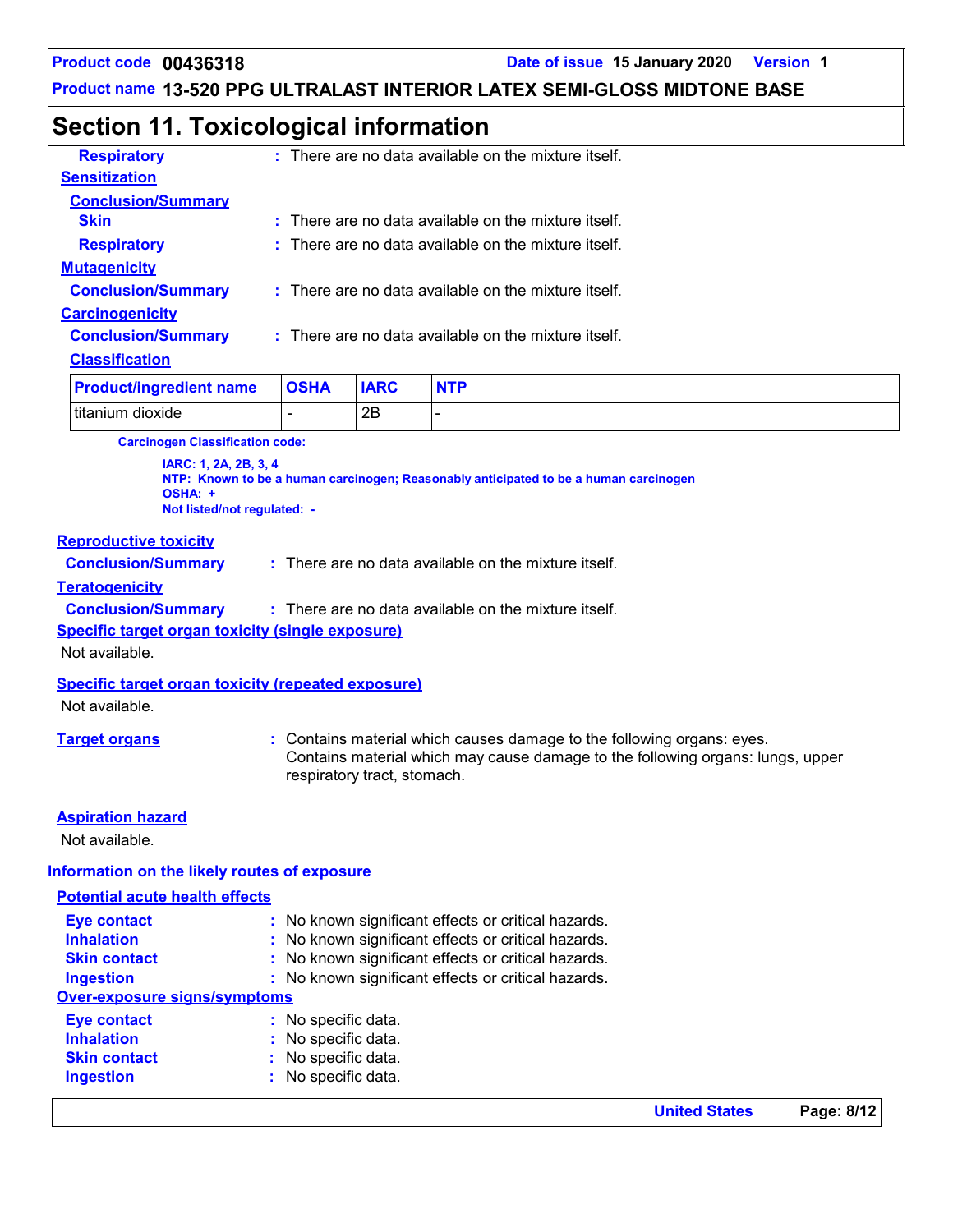### **Section 11. Toxicological information**

**Delayed and immediate effects and also chronic effects from short and long term exposure**

| <b>Conclusion/Summary</b>               | : There are no data available on the mixture itself. Contains isothiazolinones. May cause<br>allergic reaction. This product contains TiO2 which has been classified as a GHS<br>Carcinogen Category 2 based on its IARC 2B classification. For many PPG products,<br>TiO2 is utilized as a raw material in a liquid coating formulation. In this case, the TiO2<br>particles are bound in a matrix with no meaningful potential for human exposure to<br>unbound particles of TiO2 when the product is applied with a brush or roller. Sanding<br>the coating surface or mist from spray applications may be harmful depending on the<br>duration and level of exposure and require the use of appropriate personal protective<br>equipment and/or engineering controls (see Section 8). If splashed in the eyes, the<br>liquid may cause irritation and reversible damage. Ingestion may cause nausea,<br>diarrhea and vomiting. This takes into account, where known, delayed and immediate<br>effects and also chronic effects of components from short-term and long-term exposure<br>by oral, inhalation and dermal routes of exposure and eye contact. |
|-----------------------------------------|---------------------------------------------------------------------------------------------------------------------------------------------------------------------------------------------------------------------------------------------------------------------------------------------------------------------------------------------------------------------------------------------------------------------------------------------------------------------------------------------------------------------------------------------------------------------------------------------------------------------------------------------------------------------------------------------------------------------------------------------------------------------------------------------------------------------------------------------------------------------------------------------------------------------------------------------------------------------------------------------------------------------------------------------------------------------------------------------------------------------------------------------------------------|
| <b>Short term exposure</b>              |                                                                                                                                                                                                                                                                                                                                                                                                                                                                                                                                                                                                                                                                                                                                                                                                                                                                                                                                                                                                                                                                                                                                                               |
| <b>Potential immediate</b><br>effects   | : There are no data available on the mixture itself.                                                                                                                                                                                                                                                                                                                                                                                                                                                                                                                                                                                                                                                                                                                                                                                                                                                                                                                                                                                                                                                                                                          |
| <b>Potential delayed effects</b>        | : There are no data available on the mixture itself.                                                                                                                                                                                                                                                                                                                                                                                                                                                                                                                                                                                                                                                                                                                                                                                                                                                                                                                                                                                                                                                                                                          |
| Long term exposure                      |                                                                                                                                                                                                                                                                                                                                                                                                                                                                                                                                                                                                                                                                                                                                                                                                                                                                                                                                                                                                                                                                                                                                                               |
| <b>Potential immediate</b><br>effects   | $:$ There are no data available on the mixture itself.                                                                                                                                                                                                                                                                                                                                                                                                                                                                                                                                                                                                                                                                                                                                                                                                                                                                                                                                                                                                                                                                                                        |
| <b>Potential delayed effects</b>        | $:$ There are no data available on the mixture itself.                                                                                                                                                                                                                                                                                                                                                                                                                                                                                                                                                                                                                                                                                                                                                                                                                                                                                                                                                                                                                                                                                                        |
| <b>Potential chronic health effects</b> |                                                                                                                                                                                                                                                                                                                                                                                                                                                                                                                                                                                                                                                                                                                                                                                                                                                                                                                                                                                                                                                                                                                                                               |
| <b>General</b>                          | : No known significant effects or critical hazards.                                                                                                                                                                                                                                                                                                                                                                                                                                                                                                                                                                                                                                                                                                                                                                                                                                                                                                                                                                                                                                                                                                           |
| <b>Carcinogenicity</b>                  | Suspected of causing cancer. Risk of cancer depends on duration and level of<br>exposure.                                                                                                                                                                                                                                                                                                                                                                                                                                                                                                                                                                                                                                                                                                                                                                                                                                                                                                                                                                                                                                                                     |
| <b>Mutagenicity</b>                     | : No known significant effects or critical hazards.                                                                                                                                                                                                                                                                                                                                                                                                                                                                                                                                                                                                                                                                                                                                                                                                                                                                                                                                                                                                                                                                                                           |
| <b>Teratogenicity</b>                   | No known significant effects or critical hazards.                                                                                                                                                                                                                                                                                                                                                                                                                                                                                                                                                                                                                                                                                                                                                                                                                                                                                                                                                                                                                                                                                                             |
| <b>Developmental effects</b>            | : No known significant effects or critical hazards.                                                                                                                                                                                                                                                                                                                                                                                                                                                                                                                                                                                                                                                                                                                                                                                                                                                                                                                                                                                                                                                                                                           |
| <b>Fertility effects</b>                | : No known significant effects or critical hazards.                                                                                                                                                                                                                                                                                                                                                                                                                                                                                                                                                                                                                                                                                                                                                                                                                                                                                                                                                                                                                                                                                                           |

# **Section 12. Ecological information**

#### **Toxicity**

| <b>Product/ingredient name</b> | <b>Result</b>                    | <b>Species</b>            | <b>Exposure</b> |
|--------------------------------|----------------------------------|---------------------------|-----------------|
| titanium dioxide               | Acute LC50 >100 mg/l Fresh water | I Daphnia - Daphnia magna | 48 hours        |

#### **Persistence and degradability**

Not available.

#### **Bioaccumulative potential**

Not available.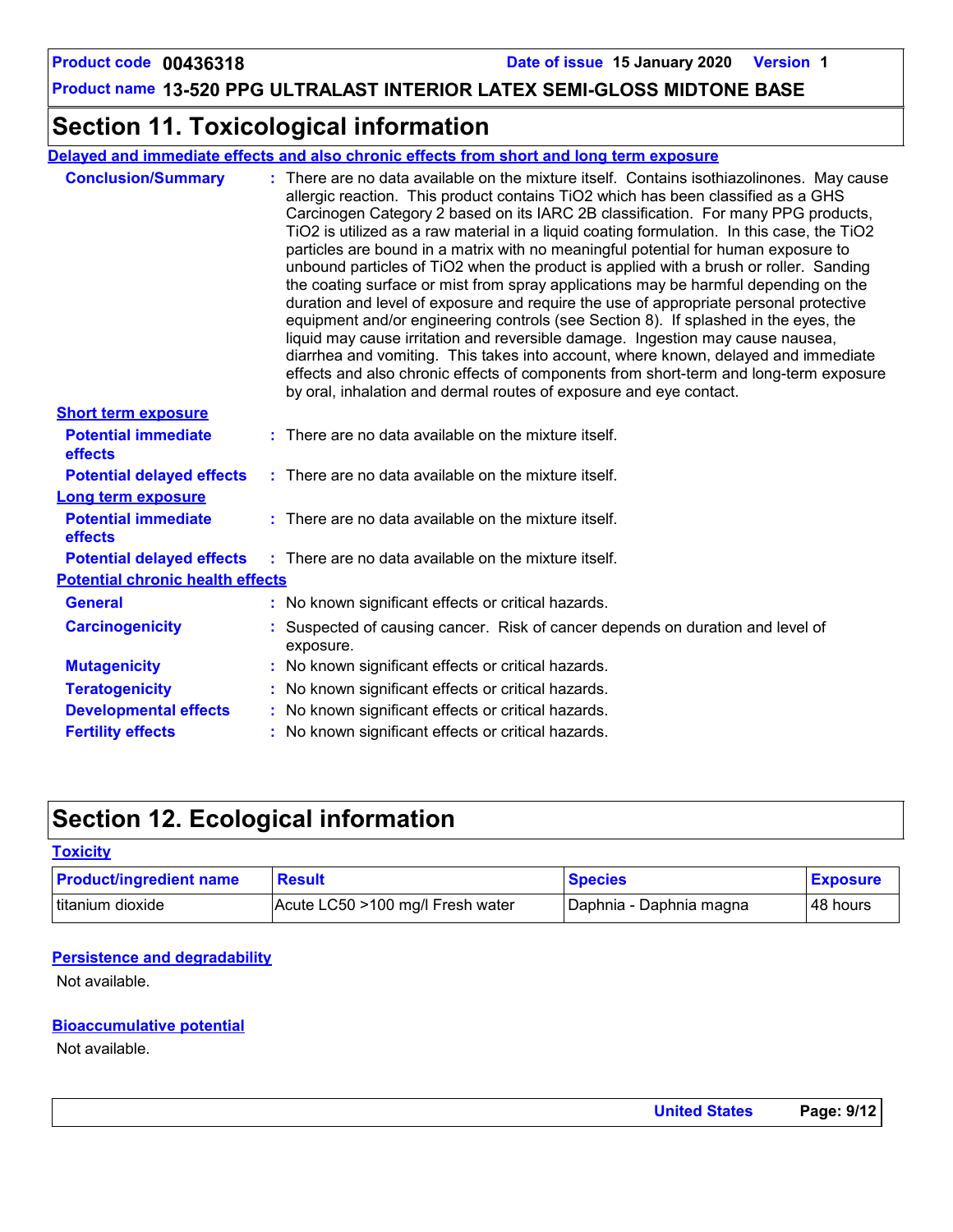### **Section 12. Ecological information**

**Mobility in soil**

**Soil/water partition coefficient (KOC)**

**:** Not available.

# **Section 13. Disposal considerations**

The generation of waste should be avoided or minimized wherever possible. Disposal of this product, solutions and any by-products should at all times comply with the requirements of environmental protection and waste disposal legislation and any regional local authority requirements. Dispose of surplus and non-recyclable products via a licensed waste disposal contractor. Waste should not be disposed of untreated to the sewer unless fully compliant with the requirements of all authorities with jurisdiction. Waste packaging should be recycled. Incineration or landfill should only be considered when recycling is not feasible. This material and its container must be disposed of in a safe way. Care should be taken when handling emptied containers that have not been cleaned or rinsed out. Empty containers or liners may retain some product residues. Avoid dispersal of spilled material and runoff and contact with soil, waterways, drains and sewers. **Disposal methods : Disposal should be in accordance with applicable regional, national and local laws and regulations.**

**Refer to Section 7: HANDLING AND STORAGE and Section 8: EXPOSURE CONTROLS/PERSONAL PROTECTION for additional handling information and protection of employees. Section 6. Accidental release measures**

|                                                | <b>DOT</b>      | <b>IMDG</b>     | <b>IATA</b>     |
|------------------------------------------------|-----------------|-----------------|-----------------|
| <b>UN number</b>                               | Not regulated.  | Not regulated.  | Not regulated.  |
| <b>UN proper shipping</b><br>name              |                 |                 |                 |
| Transport hazard class  -<br>(e <sub>s</sub> ) |                 |                 |                 |
| <b>Packing group</b>                           | ۰               | -               |                 |
| <b>Environmental hazards No.</b>               |                 | No.             | No.             |
| <b>Marine pollutant</b><br>substances          | Not applicable. | Not applicable. | Not applicable. |

### **Additional information**

- None identified. **: DOT**
- None identified. **: IMDG**

**IATA :** None identified.

**Special precautions for user Transport within user's premises:** always transport in closed containers that are **:** upright and secure. Ensure that persons transporting the product know what to do in the event of an accident or spillage.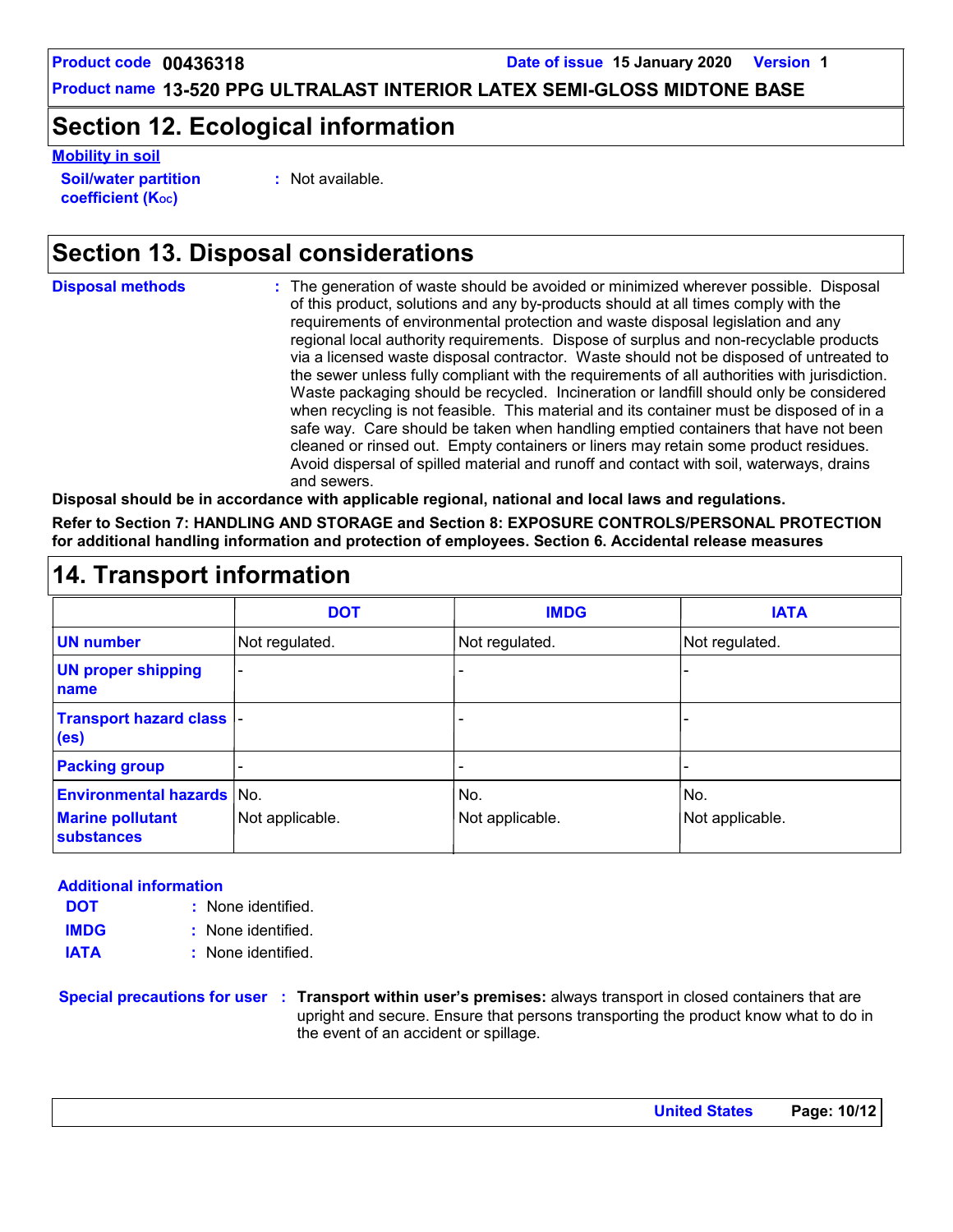### **Section 15. Regulatory information**

#### **United States**

| <b>United States inventory (TSCA 8b)</b> : All components are listed or exempted.                         |        |
|-----------------------------------------------------------------------------------------------------------|--------|
| United States - TSCA 5(e) - Substances consent order:<br>partially fluorinated alcohol, reaction products | Listed |
| United States - TSCA 5(a)2 - Proposed significant new use rules:                                          |        |
| partially fluorinated alcohol, reaction products                                                          | Listed |
| <b>SARA 302/304</b>                                                                                       |        |
| <b>SARA 304 RQ</b><br>: Not applicable.                                                                   |        |
| <b>Composition/information on ingredients</b>                                                             |        |
| المعارجة المعامرين والمستحدث والا                                                                         |        |

No products were found.

#### **SARA 311/312**

**Classification :** CARCINOGENICITY - Category 2

**Composition/information on ingredients**

| <b>Name</b>      |              | <b>Classification</b>        |
|------------------|--------------|------------------------------|
| titanium dioxide | $≥5.0 - ≤10$ | CARCINOGENICITY - Category 2 |

**Additional environmental information is contained on the Environmental Data Sheet for this product, which can be obtained from your PPG representative.**

### **Section 16. Other information**

#### **Hazardous Material Information System (U.S.A.)**

**Health** : 1 \* **Flammability** : 0 **Physical hazards** : 0 0 ( \* ) - Chronic effects

**Caution: HMIS® ratings are based on a 0-4 rating scale, with 0 representing minimal hazards or risks, and 4 representing significant hazards or risks. Although HMIS® ratings and the associated label are not required on MSDSs or products leaving a facility under 29 CFR 1910.1200, the preparer may choose to provide them. HMIS® ratings are to be used with a fully implemented HMIS® program. HMIS® is a registered trademark and service mark of the American Coatings Association, Inc.**

**The customer is responsible for determining the PPE code for this material. For more information on HMIS® Personal Protective Equipment (PPE) codes, consult the HMIS® Implementation Manual.**

| <b>National Fire Protection Association (U.S.A.)</b> |                                                                                                                                                                                                                                                                                                                                                                                                                                                                    |
|------------------------------------------------------|--------------------------------------------------------------------------------------------------------------------------------------------------------------------------------------------------------------------------------------------------------------------------------------------------------------------------------------------------------------------------------------------------------------------------------------------------------------------|
| Health : 1 Flammability : 0                          | <b>Instability</b> : 0                                                                                                                                                                                                                                                                                                                                                                                                                                             |
| Date of previous issue                               | : No previous validation                                                                                                                                                                                                                                                                                                                                                                                                                                           |
| <b>Organization that prepared</b><br>the MSDS        | : EHS                                                                                                                                                                                                                                                                                                                                                                                                                                                              |
| <b>Key to abbreviations</b>                          | $\therefore$ ATE = Acute Toxicity Estimate<br><b>BCF</b> = Bioconcentration Factor<br>GHS = Globally Harmonized System of Classification and Labelling of Chemicals<br>IATA = International Air Transport Association<br>IBC = Intermediate Bulk Container<br>IMDG = International Maritime Dangerous Goods<br>LogPow = logarithm of the octanol/water partition coefficient<br>MARPOL = International Convention for the Prevention of Pollution From Ships, 1973 |

**United States Page: 11/12**